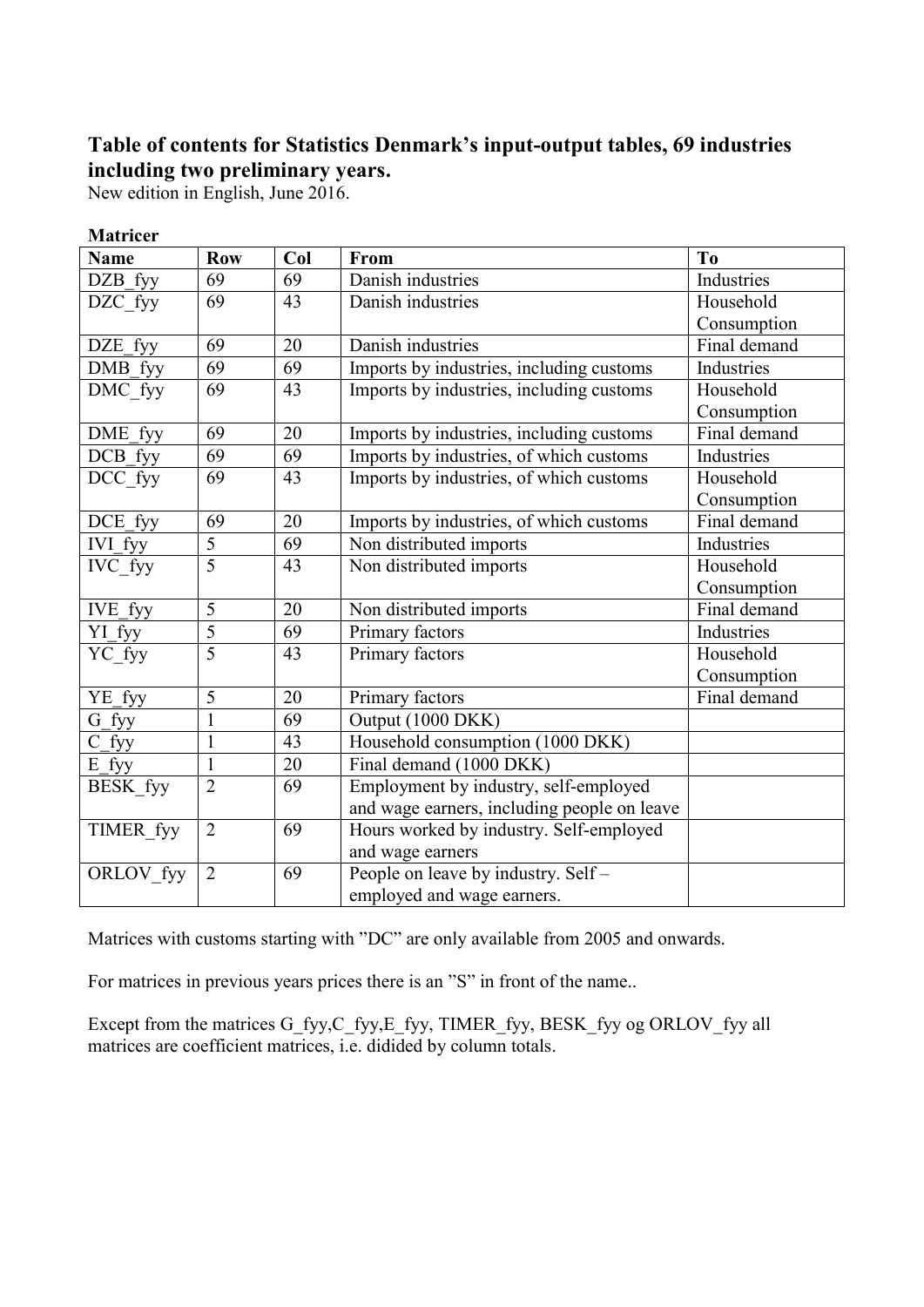| <b>Industries</b>       |                 |                                                                         |  |
|-------------------------|-----------------|-------------------------------------------------------------------------|--|
|                         | <b>Industry</b> | <b>Description</b>                                                      |  |
| $\mathbf{1}$            | 01000           | Agriculture and horticulture                                            |  |
| $\overline{2}$          | 02000           | Forestry                                                                |  |
| $\overline{\mathbf{3}}$ | 03000           | Fishing                                                                 |  |
| 4                       | 06090           | Mining and quarrying                                                    |  |
| 5                       | 10120           | Manufacture of food products, beverages and tobacco                     |  |
| 6                       | 13150           | Textiles and leather products                                           |  |
| $\overline{7}$          | 16000           | Manufacture of wood and wood products                                   |  |
| 8                       | 17000           | Manufacture of paper and paper products                                 |  |
| 9                       | 18000           | Printing etc.                                                           |  |
| 10                      | 19000           | Oil refinery etc.                                                       |  |
| 11                      | 20000           | Manufacture of chemicals                                                |  |
| 12                      | 21000           | Pharmaceuticals                                                         |  |
| 13                      | 22000           | Manufacture of rubber and plastic products                              |  |
| 14                      | 23000           | Manufacture of other non-metallic mineral products                      |  |
| 15                      | 24000           | Manufacture of basic metals                                             |  |
| $\overline{16}$         | 25000           | Manufacture of fabricated metal products                                |  |
| 17                      | 26000           | Manufacture of electronic components                                    |  |
|                         |                 |                                                                         |  |
| 18                      | 27000           | Electrical equipment                                                    |  |
| 19                      | 28000           | Manufacture of machinery                                                |  |
| 20                      | 29000           | Manufacture of motor vehicles and related parts                         |  |
| $\overline{21}$         | 30000           | Manufacture of ships and other transport equipment                      |  |
| 22                      | 31320           | Manufacture of furniture and other manufacturing                        |  |
| $\overline{23}$         | 33000           | Repair and installation of machinery and equipment                      |  |
| 24                      | 35000           | Electricity, gas, steam and air conditioning supply                     |  |
| 25                      | 36000           | Water collection, purification and supply                               |  |
| 26                      | 37390           | Sewerage                                                                |  |
| 27                      | 41430           | Construction                                                            |  |
| 28                      | 45000           | Wholesale and retail trade and repair of motor vehicles and motorcycles |  |
| 29                      | 46000           | Wholesale                                                               |  |
| 30                      | 47000           | Retail sale                                                             |  |
| 31                      | 49000           | Land transport and transport via pipelines                              |  |
| $\overline{32}$         | 50000           | Water transport                                                         |  |
| $\overline{33}$         | 51000           | Air transport                                                           |  |
| 34                      | 52000           | Support activities for transportation                                   |  |
| 35                      | 53000           | Postal and courier activities                                           |  |
| 36                      | 55560           | Accommodation and food service activities                               |  |
| $\overline{37}$         | 58000           | Publishing activities                                                   |  |
| 38                      | 59600           | Motion picture and television programme prod., sound recording          |  |
| 39                      | 61000           | Telecommunications                                                      |  |
| 40                      | 62630           | IT and information service activities                                   |  |
| 41                      | 64000           | Financial service activities, except insurance and pension funding      |  |
| 42                      | 65000           | Insurance and pension funding                                           |  |
| 43                      | 66000           | Other financial activities                                              |  |
|                         |                 |                                                                         |  |
| 44                      | 68100           | Buying and selling of real estate                                       |  |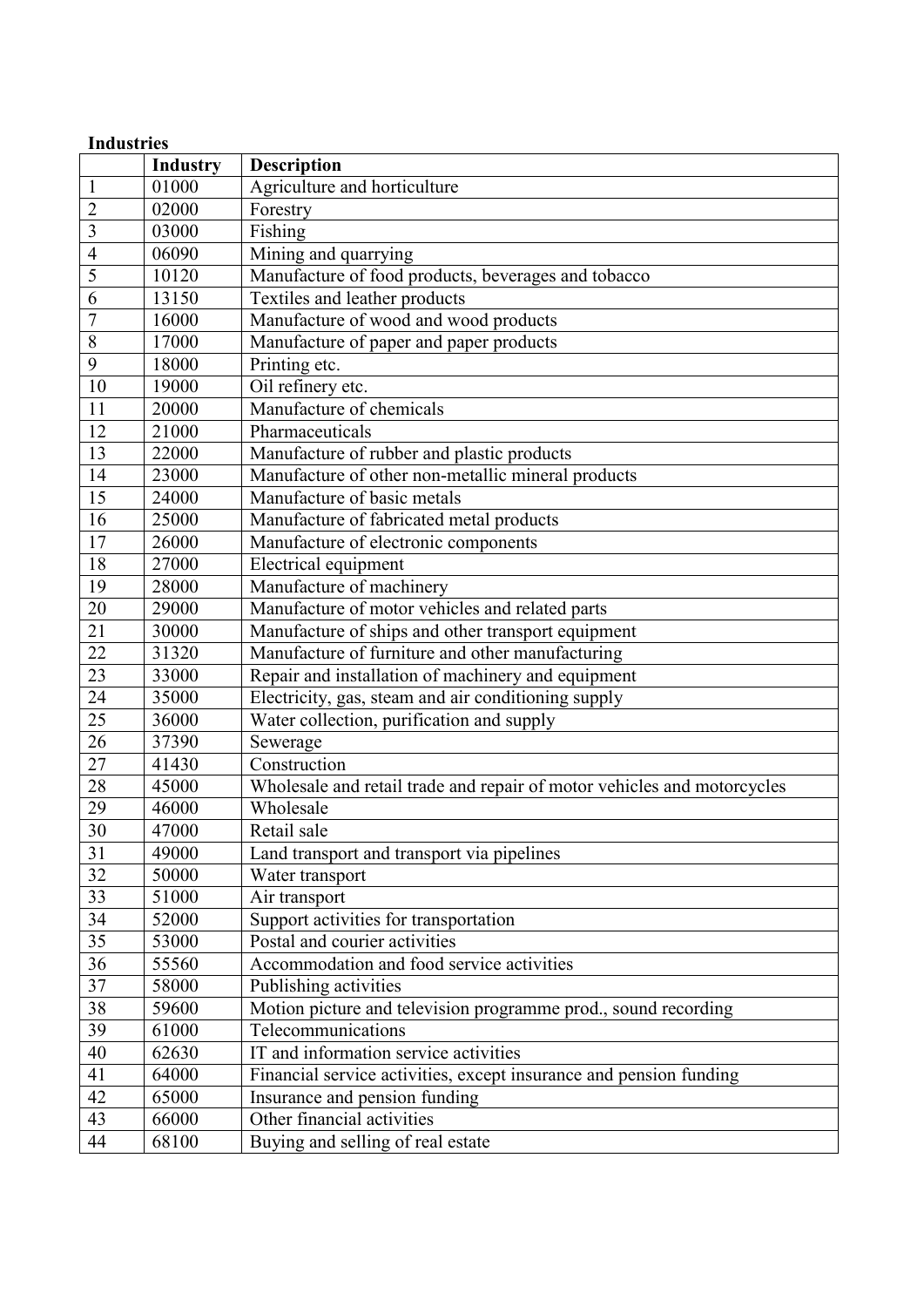| 45 | 68300 | Renting of non-residential buildings                        |
|----|-------|-------------------------------------------------------------|
| 46 | 68203 | Renting of residential buildings                            |
| 47 | 68204 | Owner-occupied dwellings                                    |
| 48 | 69700 | Legal and accounting activities                             |
| 49 | 71000 | Architectural and engineering activities                    |
| 50 | 72001 | Scientific research and development (market)                |
| 51 | 72002 | Scientific research and development (non-market)            |
| 52 | 73000 | Advertising and market research                             |
| 53 | 74750 | Other professional, scientific and technical activities     |
| 54 | 77000 | Rental and leasing activities                               |
| 55 | 78000 | <b>Employment activities</b>                                |
| 56 | 79000 | Travel agent activities                                     |
| 57 | 80820 | Security and investigation                                  |
| 58 | 84202 | Public administration ect.                                  |
| 59 | 84101 | Rescue service ect. (market)                                |
| 60 | 85202 | Education (non-market)                                      |
| 61 | 85101 | Adult and other education (market)                          |
| 62 | 86000 | Human health activities                                     |
| 63 | 87880 | Residential care                                            |
| 64 | 90920 | Arts and entertainment                                      |
| 65 | 93000 | Sports activities and amusement and recreation activities   |
| 66 | 94000 | Activities of membership organizations                      |
| 67 | 95000 | Repair of personal goods                                    |
| 68 | 96000 | Other personal service activities                           |
| 69 | 97000 | Activities of households as employers of domestic personnel |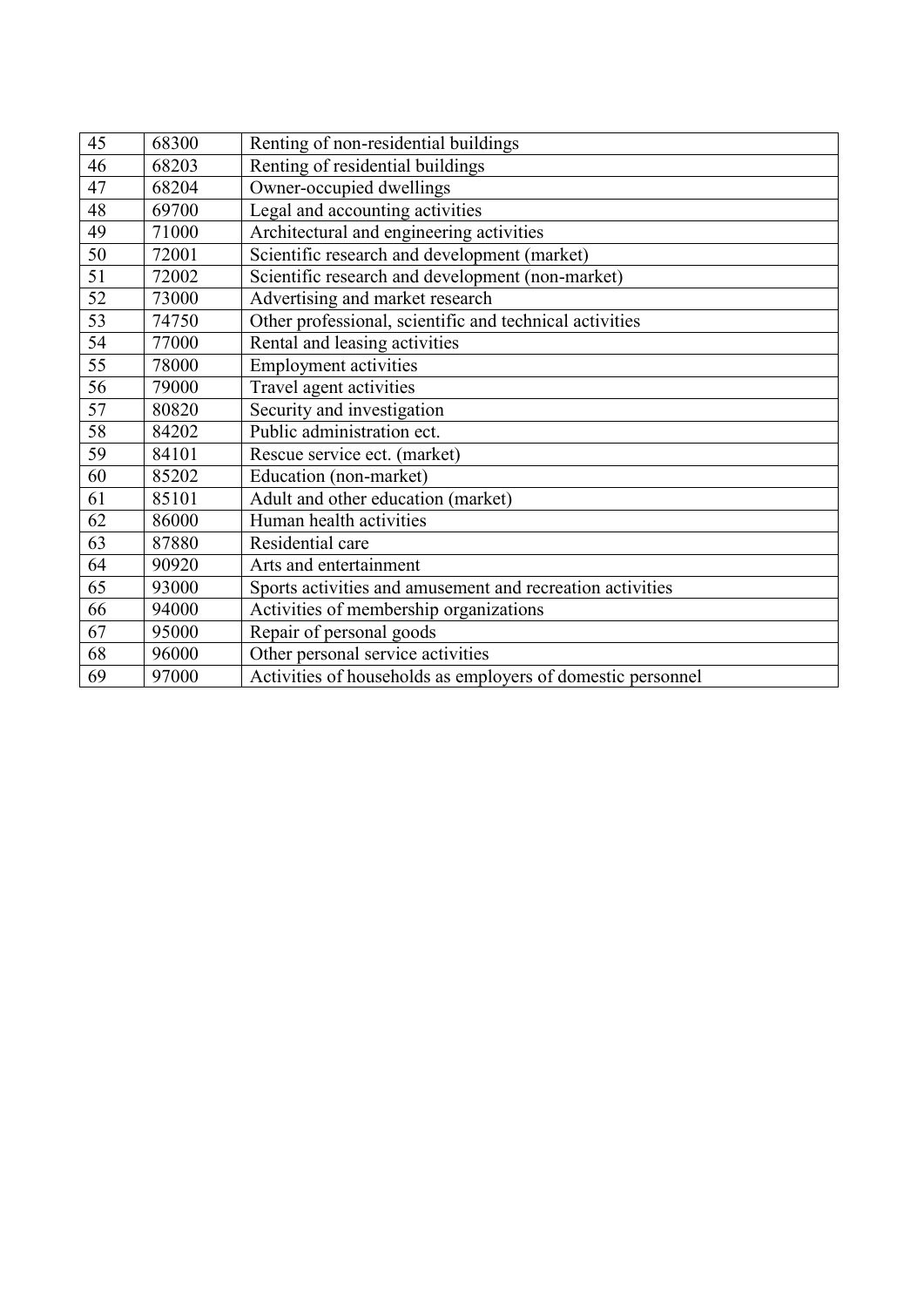#### **Household consumption**

| $\mathbf{1}$    | CP | 011 | Food                                                     |
|-----------------|----|-----|----------------------------------------------------------|
| $\overline{2}$  | CP | 012 | Non-alcoholic beverages                                  |
| $\overline{3}$  | CP | 021 | Alcoholic beverages                                      |
| $\overline{4}$  | CP | 029 | Tobacco                                                  |
| 5               | CP | 031 | Clothing                                                 |
| 6               | CP | 032 | Footwear                                                 |
| $\overline{7}$  | CP | 041 | Actual rentals for housing                               |
| $\,8\,$         | CP | 042 | Imputed rentals for housing                              |
| 9               | CP | 043 | Regular maintenance and repair of the dwelling           |
| 10              | CP | 044 | Other services relating to the dwelling                  |
| 11              | CP | 045 | Electricity, gas and other fuels                         |
| 12              | CP | 051 | Furniture, furnishings, carpets etc.                     |
| 13              | CP | 052 | Household textiles                                       |
| 14              | CP | 053 | Major household appliances and repairs                   |
| 15              | CP | 054 | Glass, tableware and household utensils                  |
| 16              | CP | 055 | Tools and equipment for house and garden                 |
| $\overline{17}$ | CP | 056 | Goods and services for routine household maintenance     |
| 18              | CP | 061 | Medical products, appliances and equipment               |
| 19              | CP | 062 | Out-patient services                                     |
| 20              | CP | 063 | Hospital services                                        |
| 21              | CP | 071 | Purchase of vehicles                                     |
| 22              | CP | 072 | Operation of personal transport equipment                |
| 23              | CP | 073 | <b>Transport services</b>                                |
| 24              | CP | 081 | Postal services                                          |
| 25              | CP | 082 | Telephone and telefax equipment                          |
| 26              | CP | 083 | Telephone and telefax services                           |
| 27              | CP | 091 | Audio-visual, photographic and data proc. equipment etc. |
| 28              | CP | 092 | Other major durables for recreation and culture          |
| 29              | CP | 093 | Other recreational items and equipment                   |
| 30              | CP | 094 | Recreational and cultural services                       |
| 31              | CP | 095 | Newspapers, books and stationery                         |
| $\overline{32}$ | CP | 096 | Package holidays                                         |
| 33              | CP | 100 | Education                                                |
| 34              | CP | 111 | Catering                                                 |
| 35              | CP | 112 | Accommodation services                                   |
| 36              | CP | 121 | Personal care                                            |
| 37              | CP | 123 | Personal effects n.e.c.                                  |
| 38              | CP | 124 | Social protection services                               |
| 39              | CP | 125 | Insurance                                                |
| 40              | CP | 126 | Financial services n.e.c.                                |
| 41              | CP | 127 | Other services n.e.c.                                    |
| 42              | CP | 998 | Tourist revenues etc.                                    |
| 43              | CP | 999 | Tourist expenditures etc.                                |